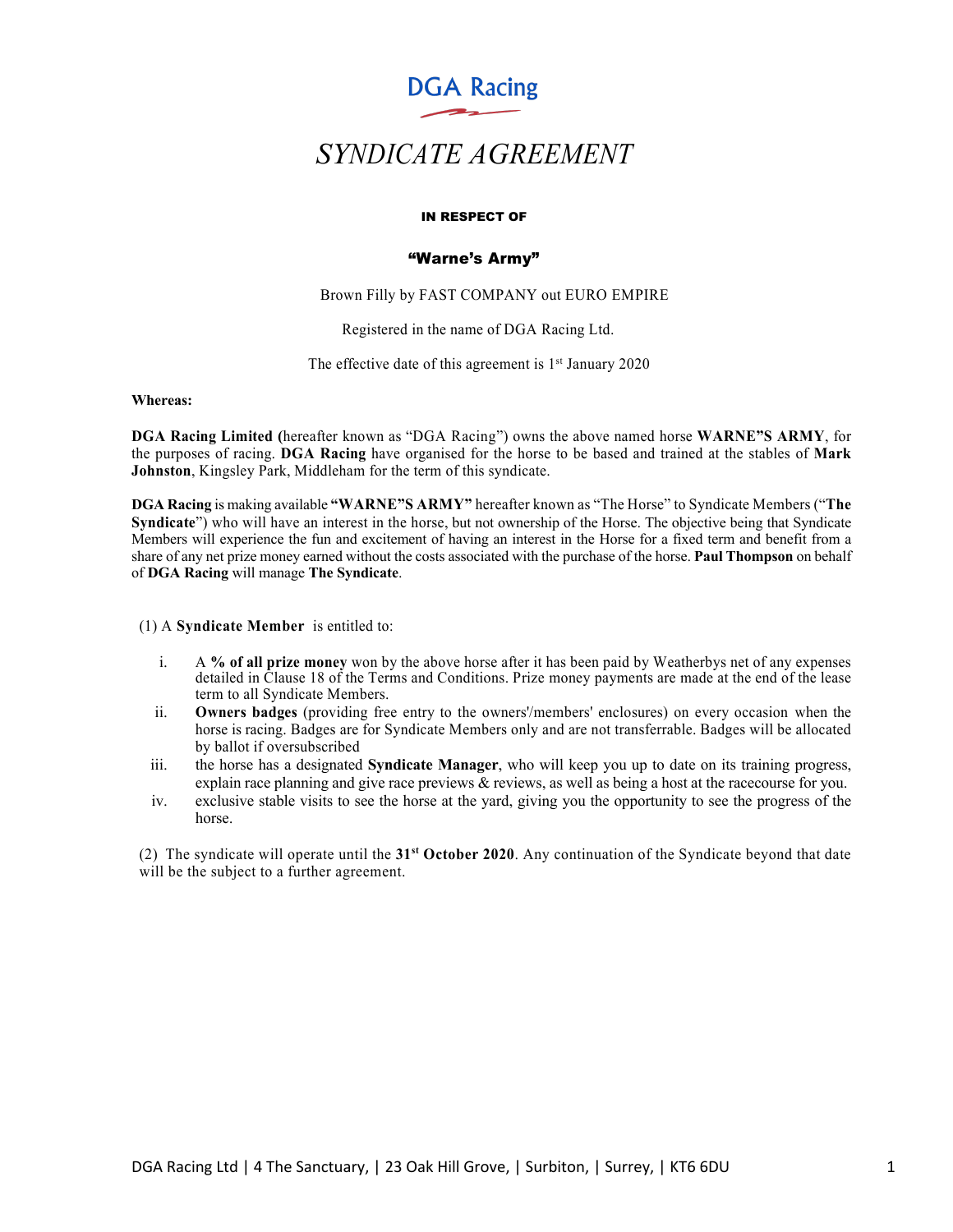

# **TERMS AND CONDITIONS**

# 1. GENERAL

- a. **Warne's Army Syndicate** ("the **Syndicate**") is constituted as a Racing Syndicate formed in accordance with the Rules of Racing of Great Britain.
- b. For the purposes of the Rules of Racing and in accordance with those Rules, the Horses will race in the name and colours of **DGA Racing**.
- c. The interest of each Member in the Syndicate shall be that of a beneficial tenant in common in respect of the Horse according to the proportionate stake of that Member in the Syndicate. Accordingly each Member shall have a prospective right to participate in the net proceeds of Prize Money after the deduction of all costs and expenses referred to in these Terms & Conditions.

## 2. INFORMATION

The Syndicate Manager will keep the Members informed as to the progress of the Horse in training and the races for which they are entered. The Syndicate Manager shall also arrange for the Syndicate Members to view the Horses in training and to attend race meetings.

## 3. DEFAULT

The commitment of each Syndicate Member in respect of the Syndicate is for the full duration of the Syndicate's term and, except with the agreement of the Syndicate Manager, no Syndicate Member shall be able to transfer any share owned by that Syndicate Member before the Syndicate's dissolution or otherwise to discontinue his or her membership of the Syndicate. If any sum payable by Syndicate Member in respect of a Share is not paid for in full on the due date, the Syndicate Member, at the Manager's discretion, cease to be entitled to any benefits which would otherwise accrue to it under these Conditions.

# 4. MANAGEMENT

Subject to the right of the Syndicate Members to call a meeting (and pass resolutions at such a meeting) in accordance with Condition 7, it shall be for the Syndicate Manager to decide all matters relating to the management, training and racing of the Horses; but the Syndicate Manager shall communicate regularly to the Syndicate Members any decisions made in relation to the Horse.

## 5. INDEMNITY

The Syndicate Manager shall exercise appropriate care in carrying out its role under these Terms & Conditions but cannot be held responsible for matters beyond its immediate control. The Syndicate Members will not be liable to make any payments other than those specifically referred to in these Conditions and in the Application Form for a Share. No Syndicate Member shall have any claim against the Syndicate Manager or against any other Syndicate Member in respect of any loss or injury sustained by the Horse howsoever caused. The Horse will be insured by the Syndicate Manager against All Risks of Mortality only for such values as the Syndicate Manager, in its discretion and with any necessary advice, considers prudent. The Syndicate Manager shall also ensure that third party insurance is in place so as to provide reasonable protection for the Syndicate Members in respect of such third party claims as may arise.

# 6. TRAINER

The Horse will be trained by Mark Johnston, Kingsley Park, Middleham.

# 7. MEETINGS & DECISIONS BY THE OWNERS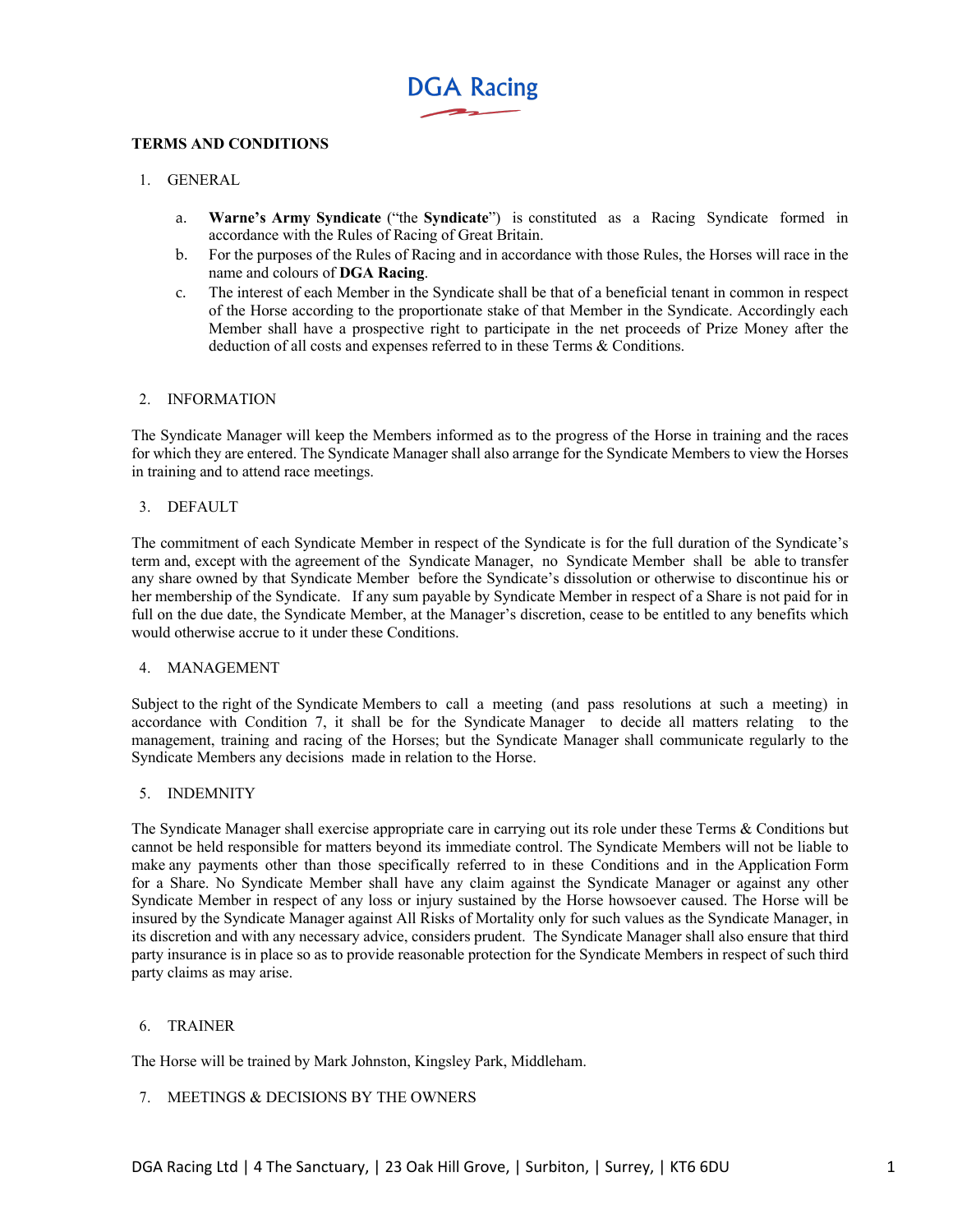# **DGA Racing**

These conditions make no provision for a scheduled meeting of Syndicate Members. However, any one or more Syndicate Members whose Shares in the Horse equate to 10 per cent (10%) or more of all of the Shares shall be entitled to require that a Syndicate Members Meeting meeting is held, by sending to the Syndicate Manager a written request for such a meeting to be held. Within three (3) days of receiving any such request, the Syndicate Manager shall call an Syndicate Members Meeting by giving not less than thirty (30) days' written notice thereof to all Syndicate Members particularising in the notice the time, place and date of the meeting to be held and any matters which those who have requested the meeting have stated that they would like the meeting to address. At any such meeting, any motion carried by the holders in aggregate of 60 per cent (60%) or more of the Shares shall be sufficient to pass any resolution relating to the Syndicate and its management, save that no decision to continue this Agreement beyond its proposed termination may be made other than with the unanimous support of all Syndicate Members. At any such meeting, Syndicate Members may vote in person or by proxy.

# 8. ACCOUNTS AND DISTRIBUTION OF SYNDICATE FUNDS

i. The Syndicate Manager shall, as soon as reasonably practicable after the end of the term of the Syndicate, prepare a set of wind-up accounts, independently reviewed by the Syndicate Manager's nominated accountants showing:-

#### **Income**

- a. The prize money won by the Horse (but excluding any trophies of their value);
- b. Any other income (such as appearance money) received in relation to the Horse; and

## E**xpenditure**

- a. All expenses, as summarized below and necessarily incurred in racing, insuring and administering the Horse. These shall include but may not necessarily be limited to:
	- a) Racing fees(including entry fees, jockey expenses), race-day expenses (including transportation and stable lad costs)
	- b) All out of pocket expenses reasonably and necessarily incurred by the Syndicate Manager in establishing, administering, promoting and winding up the Syndicate including professional fees;
- ii. If, in the Syndicate lifetime the horse does not earn enough prize money to cover these expenses then any negative balance would not be charged to the Syndicate Members but would be born by DGA Racing.
- iii. The resulting balance shall be distributed to the Syndicate members rateably according to the percentage of Shares held by them.

# 9. CHANGE OF CIRCUMSTANCE

If an offer of purchase is made during the term of the Syndicate or if a horse suffers an injury which terminates it racing career, then DGA Racing reserves the right to sell or retire the horse.. In these circumstances DGA Racing will replace the horse with another that will continue to provide the high quality race experience. This will be done with the full involvement of he syndicate members who can choose the horse of their choice from the options offered.

# 10. ACKNOWLEDGEMENT

Each Syndicate Member acknowledges that participation in the Syndicate is for the purpose of sharing in the enjoyment of the Horse and not for investment.